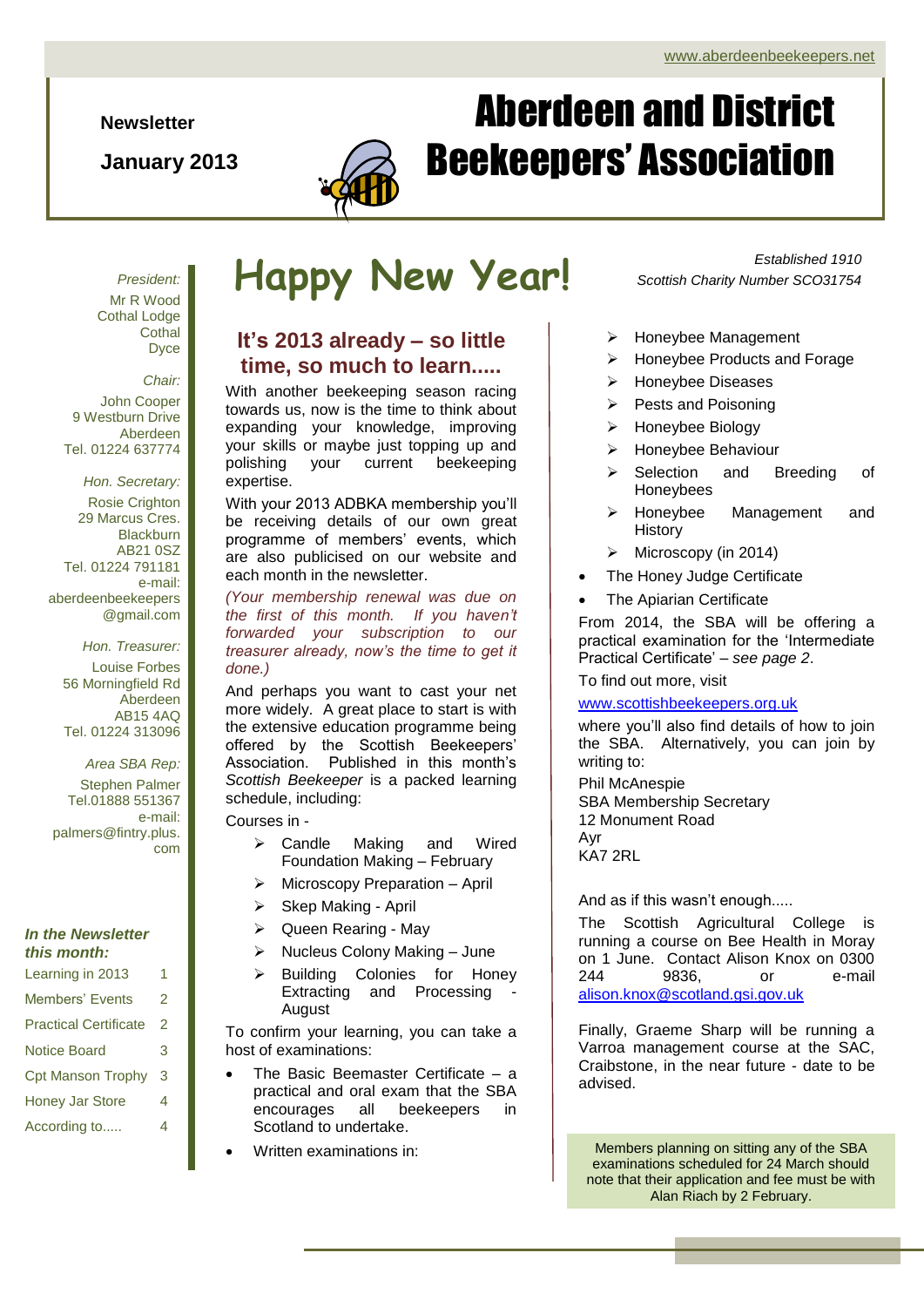Members' Events

*Members'* Events

## Page 2 of 4 ADBKA Newsletter

### **FILM: THE MYSTERIOUS CASE OF THE DISAPPEARING BEES**

Saturday 26 January at 2.00pm

The Kinellar Community Hall Fintray Road Blackburn AB21 0SS

### **TALK:**

**BEEKEEPING IN SCOTLAND TODAY Phil McAnespie, President of the Scottish Beekeepers' Association**

Saturday 23 March at 2.00pm

The Kinellar Community Hall Fintray Road Blackburn AB21 0SS

*From the Scottish Beekeepers' Association website:*

As of 2014, the SBA will be offering a new Practical examination, **The Intermediate Practical Certificate**. This is a completely new examination based on "The Year's Beekeeping Activities".

As its name suggests, it is aimed at Beekeepers progressing in their beekeeping career who are perhaps not comfortable with written exams, but who nevertheless want to be tested on their progress at a practical level. It is envisaged that the exam will take up to two hours at both the beekeeper's apiary and honey & wax processing premises.

The syllabus was formulated with the targets of clarity of format and a challenging test of advanced beekeeping.

Minimum entry qualifications have been set of:

• Attainment of the Basic Beemaster at distinction level

• Ownership and management of at least two colonies of bees for at least five seasons.

It would be expected that the candidates would present for the examination, with at least two working colonies and a nucleus.

General Format of the Intermediate Practical

1.1 The Practical Beekeeping section has been written to reflect the year's work, commencing with winter preparations.

1.2 The assessment will take place in the candidate's apiary during the active months of either May, June or July.

1.3 Since the examination will take place in the months stated in 1.2, operations performed outwith these months will require a descriptive or simulative answer.

1.4 The candidate will be expected to provide all equipment for opening and handling colonies and

### **TALK: QUEEN REARING Margaret Thomas, NDB**

Saturday 23 February at 2.00pm

The Kinellar Community Hall Fintray Road Blackburn AB21 0SS

> We are very lucky to have such prestigious speakers as Margaret Thomas on 23 February and Phil McAnespie on 23 March and would urge as many members as possible to attend these events.

demonstrate proficiency in lighting and using the smoker and performing manipulations at the request of the examiner.

queen rearing equipment and storage facilities for supers, 1.5 The candidate's honey and wax processing equipment, brood boxes not in use and honey should be available for inspection.

1.6 Extraction and honey-handling equipment must comply with the current legal requirements for food processing and packing; to include facilities for cleaning, weighing and storing.

1.7 The candidate should have samples from their own apiary of clear, set and comb honey, also a wax product available for inspection.

1.8 If possible, at least two colonies and a nucleus should be available for the examination.

1.9 The assessment will be arranged to the mutual convenience of the candidate and the assessor, depending on the weather.

1.10 The examination may take one to two hours in total but individual hives will only be open for a short time.

### Award of Certificate

The certificate will be awarded at three levels:

Pass 60-69%

Credit 70-79%

Distinction 80%+

The Intermediate Practical Syllabus will appear on the SBA Website this month.

Applications for the new Intermediate Practical will be invited in next January's (2014) edition of the Scottish Beekeeper.

<http://scottishbeekeepers.org.uk/>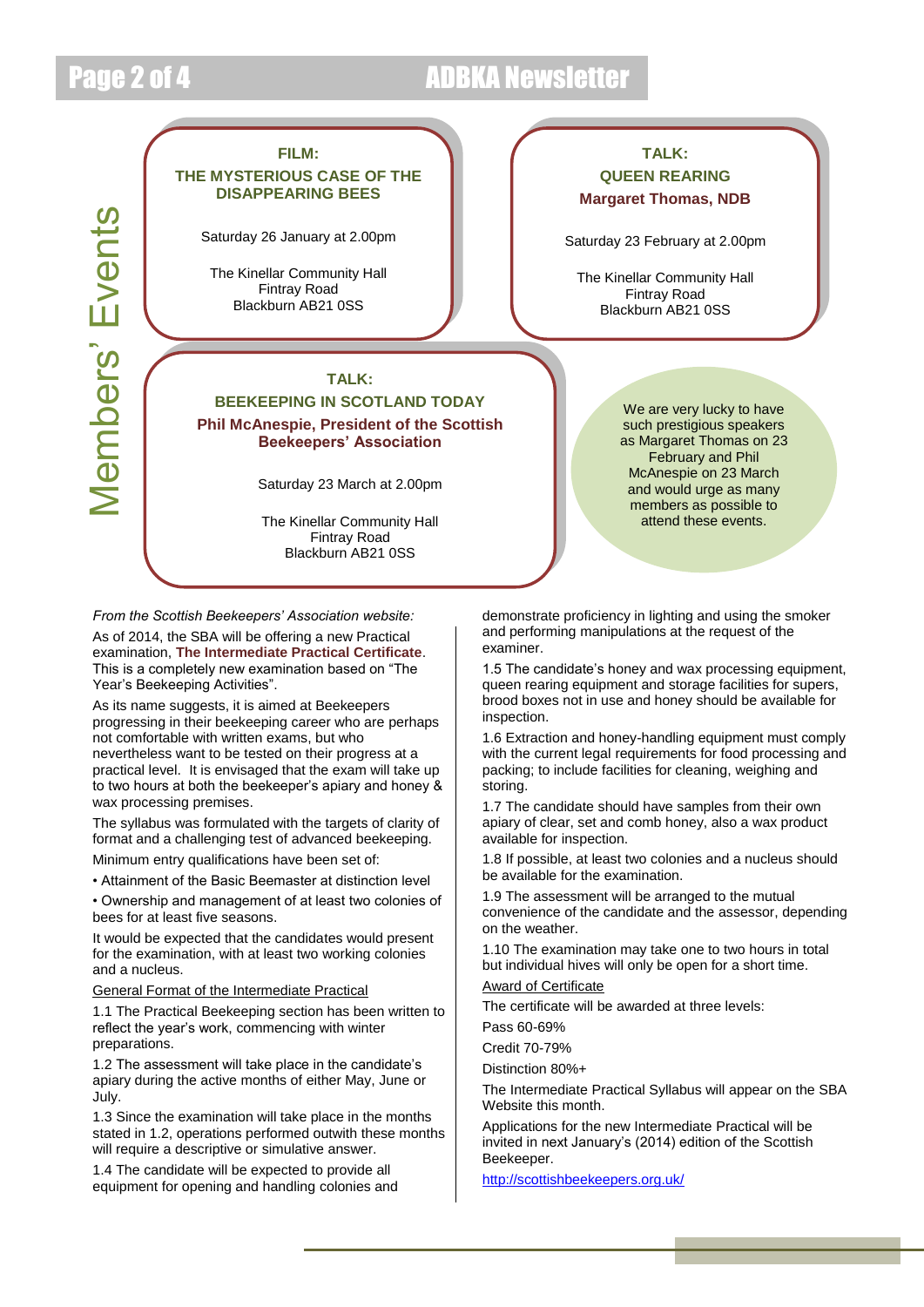## Page 3 of 4 ADBKA Newsletter

## **Notice Board**



### **Aberdeen Bee Supplies**

Jock McGregor is the local agent for Thorne Beekeeping Equipment. Contact him on 01224 790468 or e-mail: [AberdeenBeeSupplies@hotmail.com](mailto:AberdeenBeeSupplies@hotmail.com)

**9-frame radial extractor** (electric) – FOR HIRE £10 per hire period

**Steam wax melter** – available ON LOAN £10 deposit

Both items available from: Jock McGregor, 11 Marcus Road, Blackburn. Tel. 01224 790468

Ten percent of Scottish beekeepers have taken part in the country's first **bee health survey**. Scottish Government Minister for Environment and Climate Change, Paul Wheelhouse MSP, said: "Bees have a vital role to play in our ecosystem – not just because they produce honey and other products but because of their valuable contribution to the pollination of many crops and wild plants. Bees can also be an early warning system for other problems which may be developing in our environment.

"That's why it's important that we monitor bee health and ensure our bees stay healthy, particularly as they are susceptible to a wide variety of threats, including pests and diseases."

The story was covered widely in the Scottish media, including by the Scottish Famer a[t http://www.thescottishfarmer.co.uk/news/bees](http://www.thescottishfarmer.co.uk/news/bees-health-check.19785781)[health-check.19785781](http://www.thescottishfarmer.co.uk/news/bees-health-check.19785781)



### **ADVISORY NOTE - Actions to take on suspecting that your bees may have been affected by insecticides:**

As well as a sudden reduction in the number of foraging bees, a large number of dead or dying bees outside the hive may indicate poisoning. The colony may become bad tempered, and shivering, staggering and crawling bees may be seen. Returning foragers spin around on the ground until they die. Dead bees usually have their proboscis ('tongue') extended.

If you suspect poisoning, note the day and time and any information concerning apparent spraying activity.

Gather three samples of 200 dead bees – use paper or cardboard containers, not plastic. (Bees carrying pollen loads are useful in identifying the source of the problem.) Send one sample to:

SASA Roddinglaw Road Edinburgh EH12 9FJ

Keep the remaining two samples in the freezer for possible further testing.

If the colony is badly depleted, reduce the entrance to guard against robbing.



If you can help fill in the story behind this unusual trophy, please get in touch and we'll share it in next month's newsletter.

Call Graham Torrie on 013398 82038; or email: grahamtorrie002@btinternet.com

**The Captain Manson Trophy** is awarded each year at our Honey Show for most points in the industrial class. (Last year won by Margaret McGregor.) The striking trophy, pictured on the left, features a silver honey bee, mounted on a heavy wooden base incorporating engraved plates citing each year's recipient. But who was Captain Manson, and what were the origins of the trophy?

Intrigued by the unusual design, ADBKA member Stephen Palmer undertook some research and found a very similar item being sold on-line by a London-based antique dealer:

### **Novelty Silver Plated Honey Bee Dish by Mappin and Webb**

Attractive honey dish in the form of a honey bee. The wings lift to reveal the honey held in the glass body. Height 8 cms high Width 9 cms at the back of the wing. Length 20 cms from the tip of the feelers to the back of the glass. Electroplated. Usually made by Mappin and Webb with full marks to the base of the wings and body. Circa 1920.